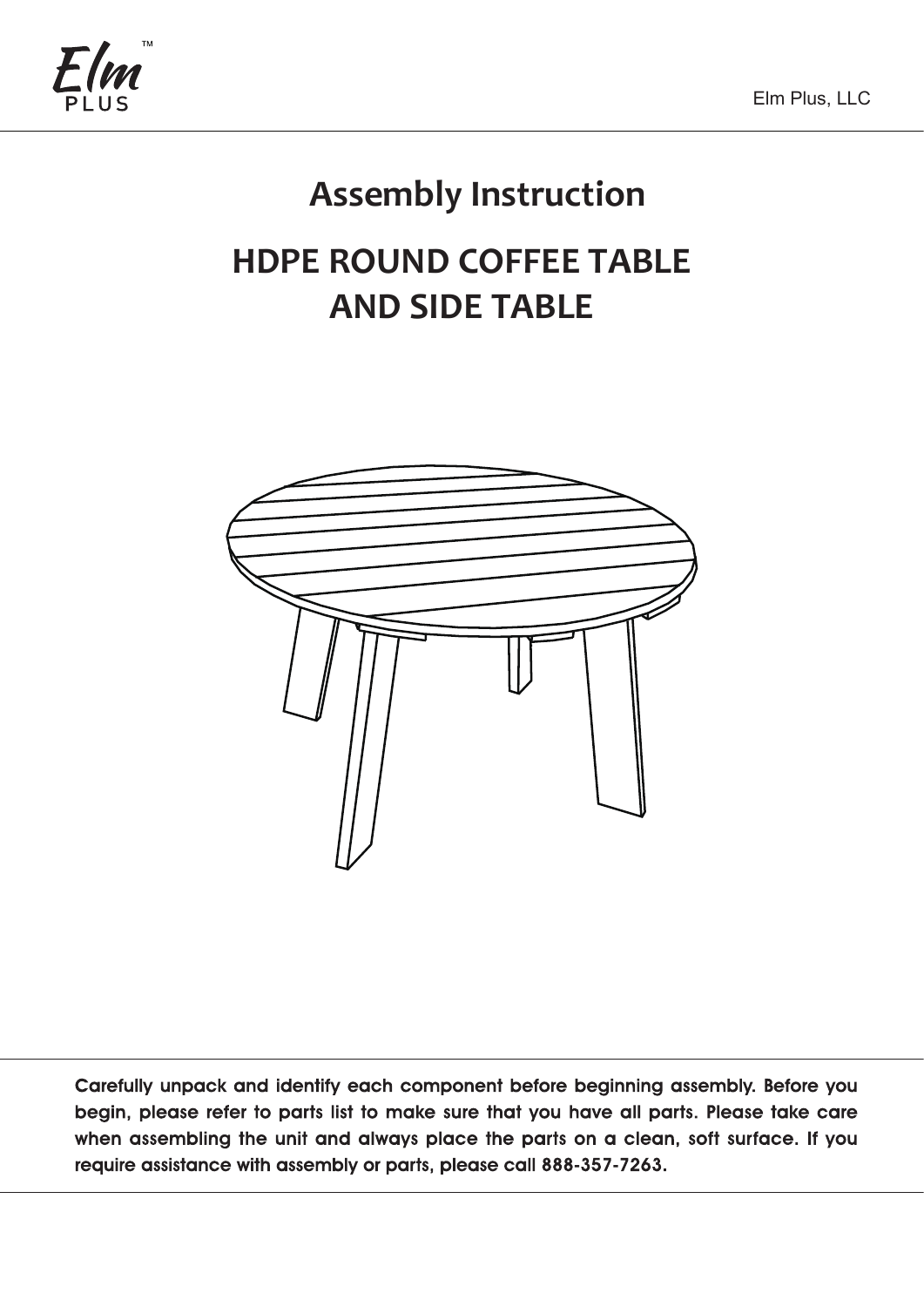'<br>MA

### **PRE-ASSEMBLY PREPARATION**

#### **WARNING!** DO NOT LET CHILDREN PLAY IN OR AROUND THE UNIT DUE TO THE POSSIBLE RISK OF FINGER ENTRAPMENT

- Please read through this instruction before beginning assembly.
- Two adults assembly is recommended.
- Clear out the space for assembly and lay out all parts base on Parts List, extra room will allow you to easily determine if all the pieces are present.
- Save all packing materials until assembly is complete to avoid accidentally discarding smaller parts or hardware.
- Keep small parts and pieces away from children until fully assembly.
- **Do not fully tighten the bolts until all have been inserted and hand tightened.**
- Please check for any loose screws and tighten them before use.